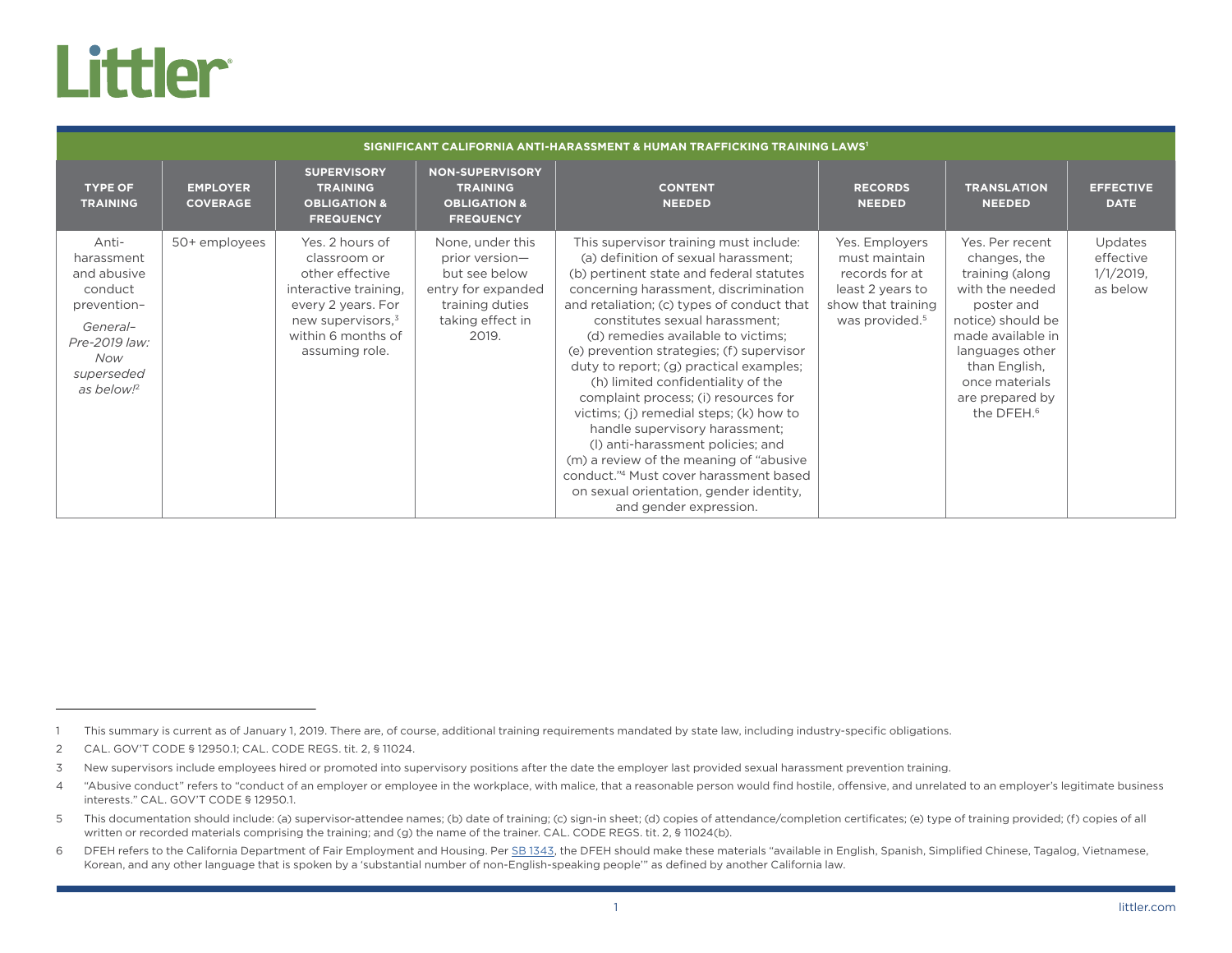| SIGNIFICANT CALIFORNIA ANTI-HARASSMENT & HUMAN TRAFFICKING TRAINING LAWS'                              |                                                             |                                                                                                                    |                                                                                                                                                                                                                                           |                                                                                                                                                                                                                                                                                                                                                                                                                                                                                 |                                                                    |                                                                    |                                                 |
|--------------------------------------------------------------------------------------------------------|-------------------------------------------------------------|--------------------------------------------------------------------------------------------------------------------|-------------------------------------------------------------------------------------------------------------------------------------------------------------------------------------------------------------------------------------------|---------------------------------------------------------------------------------------------------------------------------------------------------------------------------------------------------------------------------------------------------------------------------------------------------------------------------------------------------------------------------------------------------------------------------------------------------------------------------------|--------------------------------------------------------------------|--------------------------------------------------------------------|-------------------------------------------------|
| <b>TYPE OF</b><br><b>TRAINING</b>                                                                      | <b>EMPLOYER</b><br><b>COVERAGE</b>                          | <b>SUPERVISORY</b><br><b>TRAINING</b><br><b>OBLIGATION &amp;</b><br><b>FREQUENCY</b>                               | <b>NON-SUPERVISORY</b><br><b>TRAINING</b><br><b>OBLIGATION &amp;</b><br><b>FREQUENCY</b>                                                                                                                                                  | <b>CONTENT</b><br><b>NEEDED</b>                                                                                                                                                                                                                                                                                                                                                                                                                                                 | <b>RECORDS</b><br><b>NEEDED</b>                                    | <b>TRANSLATION</b><br><b>NEEDED</b>                                | <b>EFFECTIVE</b><br><b>DATE</b>                 |
| Anti-<br>harassment<br>and abusive<br>conduct<br>prevention-<br>General-<br>Now effective <sup>7</sup> | $5+$<br>employees                                           | Yes.<br>Same as above.                                                                                             | Yes.<br>1 hour of classroom<br>or other effective<br>interactive training,<br>every 2 years.<br>Must be delivered<br>within 6 months of<br>starting the position.<br>Initial round of<br>training must be<br>completed by<br>$1/1/2020$ . | All training must include the<br>above components.<br>Per the new law, training may be<br>provided: (a) with other types of<br>training; (b) in an individual or group<br>setting; and (c) in shorter segments that<br>meet the hourly requirement in total.<br>Employers may use their own modules<br>or may use online training courses<br>developed by the DFEH. 8<br>Beginning 1/1/2020, training<br>requirements also will apply to seasonal<br>and temporary employees. 9 | Yes.<br>Same as above.                                             | Yes.<br>Same as above.                                             | 1/1/2019                                        |
| Anti-<br>harassment-<br>Property<br>Service<br>Employers <sup>10</sup>                                 | 1+ employees<br>in the janitorial<br>industry <sup>11</sup> | Yes.<br>Sexual violence and harassment prevention<br>training will be required for all employees<br>every 2 years. |                                                                                                                                                                                                                                           | The DLSE <sup>12</sup> must establish training<br>requirements for employees and<br>employers by 1/1/2019. Until those<br>requirements are set, employers must<br>comply with the statute by distributing<br>the DFEH-185 pamphlet. <sup>13</sup>                                                                                                                                                                                                                               | None expressly<br>required to date<br>by statute<br>or regulation. | None expressly<br>required to date<br>by statute<br>or regulation. | Ongoing,<br>with updates<br>expected<br>in 2019 |

9 Such employees (including those hired to work for less than 6 months) must receive training within 30 calendar days of hire, or within 100 hours worked, whichever occurs first.

12 DLSE refers to the California Division of Labor Standards Enforcement.

<sup>7</sup> These amendments to Government Code sections 12950 and 12950.1 are found in [SB 1343](http://leginfo.legislature.ca.gov/faces/billTextClient.xhtml?bill_id=201720180SB1343).

<sup>8</sup> The DFEH has posted [online resources](https://www.dfeh.ca.gov/resources-for-employers/) for employers on sexual harassment prevention training, including helpful FAQs and a training toolkit.

<sup>10</sup> CAL. LAB. CODE §§ 1420, 1429.5.

<sup>11</sup> Covered employers include "any person or entity that employs at least one employee and one or more covered workers and that enters into contracts, subcontracts, or franchise arrangements to provide janitorial services," including successor employers. Covered workers refers to "a janitor, including any individual predominantly working, whether as an employee, independent contractor, or franchisee, as a janitor" as that term is defined by U.S. Department of Labor guidance. CAL. LAB. CODE § 1420.

<sup>13</sup> Further information about the janitorial services training requirements should become available at the Department of Industrial Relations [website.](https://www.dir.ca.gov/dlse/Janitorial-Training.html) The DFEH-185 pamphlet is available in [English](https://www.dfeh.ca.gov/wp-content/uploads/sites/32/2017/12/DFEH_DiscriminationIsAgainstTheLaw_ENG.pdf) and in [Spanish](https://www.dfeh.ca.gov/wp-content/uploads/sites/32/2018/09/DFEH_DiscriminationIsAgainstTheLaw_SP.pdf), for distribution as appropriate.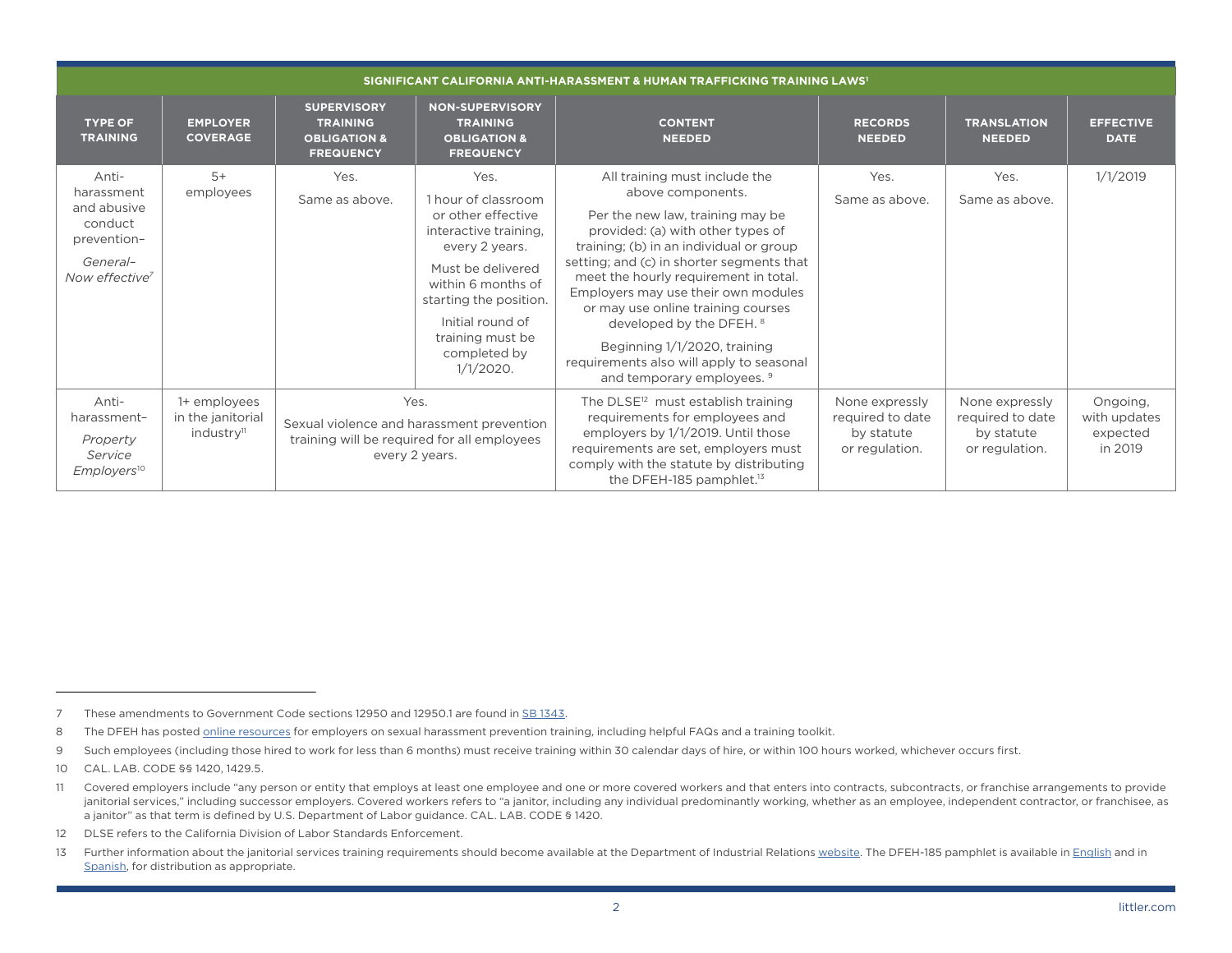| SIGNIFICANT CALIFORNIA ANTI-HARASSMENT & HUMAN TRAFFICKING TRAINING LAWS <sup>1</sup> |                                           |                                                                                                                                                                                                                                                                                                                                                                                                                                               |                                                                                                                                                                                                                                                                                               |                                                                                                                                                                                                                                                                                                                                                                         |                                                                                                                                    |                                                                                                                  |                                             |
|---------------------------------------------------------------------------------------|-------------------------------------------|-----------------------------------------------------------------------------------------------------------------------------------------------------------------------------------------------------------------------------------------------------------------------------------------------------------------------------------------------------------------------------------------------------------------------------------------------|-----------------------------------------------------------------------------------------------------------------------------------------------------------------------------------------------------------------------------------------------------------------------------------------------|-------------------------------------------------------------------------------------------------------------------------------------------------------------------------------------------------------------------------------------------------------------------------------------------------------------------------------------------------------------------------|------------------------------------------------------------------------------------------------------------------------------------|------------------------------------------------------------------------------------------------------------------|---------------------------------------------|
| <b>TYPE OF</b><br><b>TRAINING</b>                                                     | <b>EMPLOYER</b><br><b>COVERAGE</b>        | <b>SUPERVISORY</b><br><b>TRAINING</b><br><b>OBLIGATION &amp;</b><br><b>FREQUENCY</b>                                                                                                                                                                                                                                                                                                                                                          | <b>NON-SUPERVISORY</b><br><b>TRAINING</b><br><b>OBLIGATION &amp;</b><br><b>FREQUENCY</b>                                                                                                                                                                                                      | <b>CONTENT</b><br><b>NEEDED</b>                                                                                                                                                                                                                                                                                                                                         | <b>RECORDS</b><br><b>NEEDED</b>                                                                                                    | <b>TRANSLATION</b><br><b>NEEDED</b>                                                                              | <b>EFFECTIVE</b><br><b>DATE</b>             |
| Anti-<br>harassment-<br>Farm Labor<br>Contractors <sup>14</sup>                       | All farm labor<br>contractor<br>licensees | Yes.<br>2 hours of training,<br>each calendar year,<br>for all supervisors.<br>crewleaders.<br>mayordomos, and<br>forepersons.                                                                                                                                                                                                                                                                                                                | Yes.<br>All new non-<br>supervisory<br>employees-<br>including<br>agricultural<br>workers-to be<br>trained at time of<br>hire, and every<br>$2$ years. <sup>15</sup><br>As of $1/1/2020$ , this<br>non-supervisory<br>training extends<br>to migrant and<br>seasonal agricultural<br>workers. | All training must include:<br>(a) the illegality and definition of sexual<br>harassment; (b) a description thereof,<br>with examples; (c) the employer's<br>internal complaint process;<br>(d) legal remedies and DFEH complaint<br>process; (e) how to contact DFEH; and<br>(f) protections against retaliation.<br>The DFEH-185 pamphlet must<br>also be distributed. | Yes.<br>Employers must<br>maintain records<br>with the names<br>of all trained<br>employees for at<br>least 3 years. <sup>16</sup> | Yes. Training<br>must be<br>delivered in,<br>or translated<br>into, a language<br>understood by<br>the employee. | 1/1/2018, with<br>updates as of<br>1/1/2020 |
| Anti-<br>harassment-<br>Talent<br>Agencies <sup>17</sup>                              | All talent<br>agency<br>licensees         | In addition to any applicable employee<br>training (as above), training is required<br>for adult <i>artists</i> working with an agency.<br>Training must occur within 90 days<br>of representation or of procuring an<br>engagement, meeting, or interview.<br>Agencies must also request and retain<br>a copy of a minor's entertainment work<br>permit, prior to representation or sending<br>the minor for an audition, etc. <sup>18</sup> |                                                                                                                                                                                                                                                                                               | Training by talent agencies for adult<br>artists must include the components<br>specified in the DFEH-185 pamphlet.<br>Adult model artists must also be given<br>educational materials on nutrition and<br>eating disorders. <sup>19</sup>                                                                                                                              | Yes.<br>Licensees<br>must maintain<br>records for 3<br>years showing<br>compliance with<br>training duties.                        | Yes. Training<br>must be<br>delivered in,<br>or translated<br>into, a language<br>understood by<br>the artist.   | 1/1/2019                                    |

<sup>14</sup> CAL. LAB. CODE §§ 1682, 1684. The Labor Commissioner will not issue or renew a license to a farm labor contractor unless that individual satisfies numerous conditions, including this anti-harassment training requirement.

<sup>15</sup> No particular time requirement (*e.g.*, 1 hour of training) is specified.

<sup>16</sup> In addition, to renew a license, the licensee must be prepared to submit other related materials, such as "a complete list of all materials or resources utilized to provide sexual harassment prevention training," a record of all sessions that includes the trainer and date of training, and the "the total number of agricultural employees trained . . . in the calendar year prior to the month the renewal application is submitted." CAL. LAB. CODE § 1684(a)(8).

<sup>17</sup> "Talent agency" is defined as "a person or corporation who engages in the occupation of procuring, offering, promising, or attempting to procure employment or engagements for an artist or artists." CAL. LAB. CODE § 1700.4. Training requirements are imposed by [AB 2338,](http://leginfo.legislature.ca.gov/faces/billTextClient.xhtml?bill_id=201720180AB2338) which creates Labor Code sections 1700.50 through 1700.54.

<sup>18</sup> Minor entertainment permits will not be issued until the minor's parent or legal guardian completes anti-harassment training.

<sup>19</sup> "Educational materials regarding nutrition and eating disorders shall include, at a minimum, the components specified in the National Institute of Health's Eating Disorders Internet Web site at [www.nimh.nih.gov/health/topics/eating-disorders/index.shtml](http://www.nimh.nih.gov/health/topics/eating-disorders/index.shtml) or a successor Internet Web site." CAL. LAB. CODE § 1700.51(b).